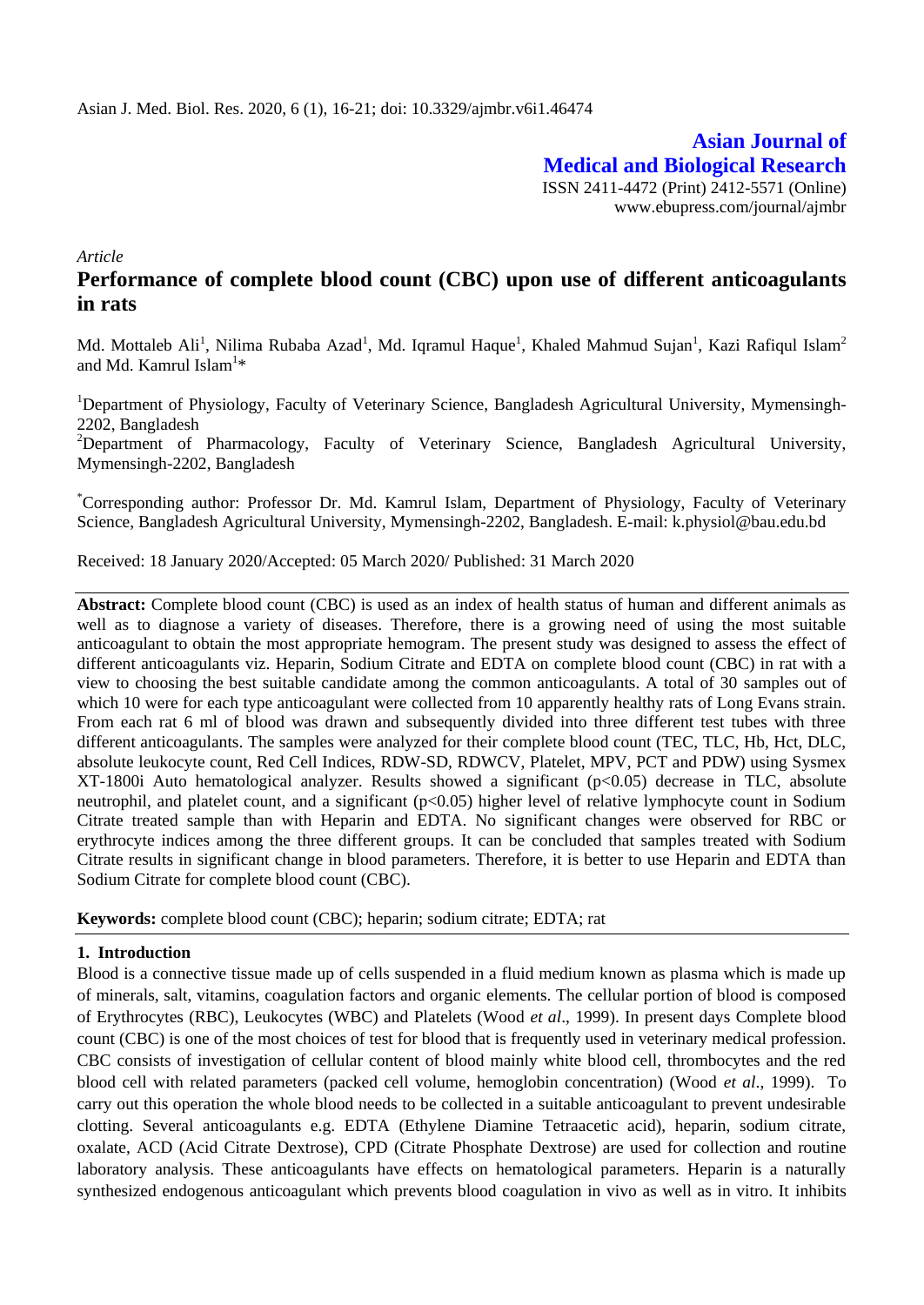the conversion of prothrombin into active thrombin, and thus prevents conversion of fibrinogen into fibrin (Witeska and Wargocka, 2011).The mechanism of action of EDTA and sodium citrate is based on inhibition of thrombocyte aggregation and various reactions of hemostatic cascade due to chelation of free  $Ca^{2+}$  ions (Witeska and Wargocka, 2011). However, there is very little evidence of the effects of anticoagulants on blood parameters of various animals. In human hematology, it is assumed that heparin should not be used for blood smears due to blue staining background, or for WBC count due to clotting leukocytes, while EDTA is inappropriate for evaluation of erythrocyte osmotic fragility, and its excess may cause damage to the blood cells (Marianska *et al.*, 2003). In mammals, K<sub>2</sub>EDTA is the recommended anticoagulant for storing blood samples for hematologic testing. In many domestic species, heparin alters leukocyte morphology, provides poorer staining quality to the cells, and does not prevent platelet aggregation (Knoll, 2000). Most recently; a study in macaws compared the temporal effects of 3 commonly used anticoagulants. However the use of heparin coated syringes in this study limited the ability to fully ascertain the effect of individual anticoagulants (Harr *et al*., 2005). Citrate and EDTA are recommended for samples which are analyzed by automated methods. Heparin has been advocated for use with blood samples from species with nucleated RBCs based on the perceived observation of hemolysis in EDTA-preserved samples in some reptiles and birds. The effects of various types of anticoagulants in hematology were studied in various animal, bird and fish species in a scattered way by few researchers and still the thorough investigation in this area is of greater importance. Therefore, the present study was undertaken to determine the effects of three commonly used anticoagulants Heparin, Sodium Citrate and EDTA on complete blood count (CBC) of rats.

#### **2. Materials and Methods**

The study was conducted in the Department of Physiology, Faculty of Veterinary science, Bangladesh Agricultural University, Mymensingh.

#### **2.1. Experimental animals**

A total of 15 rats of Long Evans strain aged between 18-20 days were purchased from International Center for Diarrheal Disease Research, Bangladesh (icddr'b), Mohakhali, Dhaka and reared in the compartmentalized square wooden cages wrapped with wire mesh under controlled conditions of temperature  $(26-30)$ °C and relative humidity of 70-80% with natural day light.

#### **2.2. Preparation of the experimental laboratory**

The laboratory was cleaned and washed with disinfectant. Then it was left empty for 3 days before placing the experimental rats. All necessary equipments were set properly for proper handling and care of the animals.

#### **2.3. Experimental design**

After acclimatization, all (15) rats were reared in same environmental condition and out of 15 rats 10 were randomly chosen at the age between 45-48 days. Each rat is designated as 1, 2, 3, and so on. For each rat 3 tubes were used to collect blood sample which were marked as 1.a, 1.b, 1.c for rat no.1, 2.a, 2.b, 2.c for rat no.2 and so on where 'a' for EDTA, 'b' for Heparin and 'c' for Citrate.

#### **2.4. Management practices**

Commercial rat pellet was collected from icddr'b and was supplied to all rats throughout the experiment. The feed was supplied twice daily and fresh potable drinking water was available. Proper hygienic and sanitary measurement was taken during the experimental period.

#### **2.5. Blood sample collection**

Before sample collection the rats were kept fasting overnight. Blood samples were collected from rats under general anesthesia by using diethyl ether. A total of 30 samples out of which 10 were for each type anticoagulant were collected from 10 apparently healthy rats. From each rat 6 ml of blood was drawn and subsequently divided into three different test tubes commercially treated with three different anticoagulants. K3EDTA (3.6 mg/2 ml), Lithium Heparin and Sodium citrate (3.2%) containing commercially available blood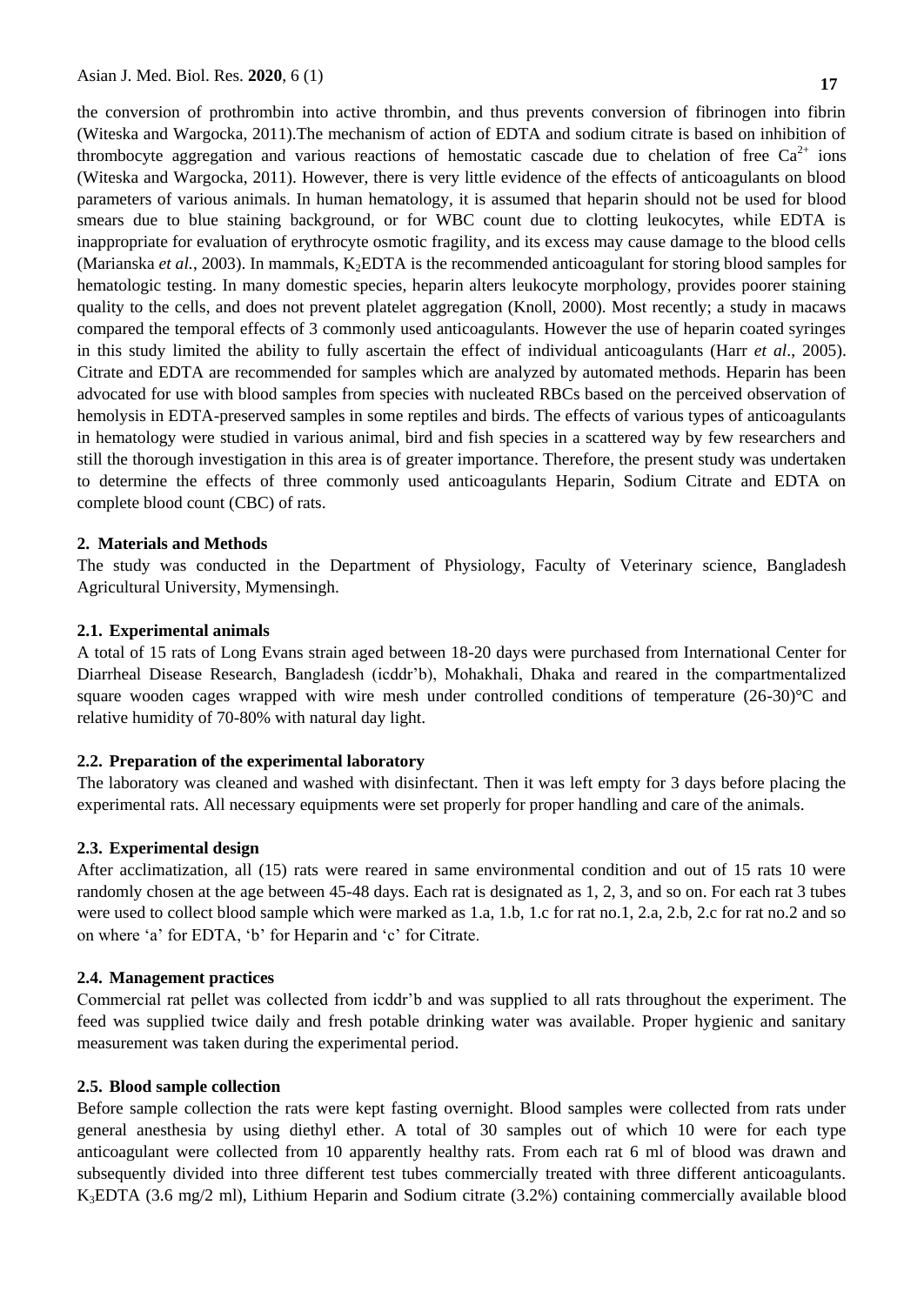collection tubes were used for sampling. Under general anesthesia the abdomen of the animal was opened and blood was drawn from the bifurcation of the abdominal aorta. Prompt transfer of the blood into the tube and proper mixing with the anticoagulant was ensured immediate after collection. Then each and every samples were sent to laboratory for the measurement of hematological parameters viz; RBC, WBC, platelet count, DLC, Hb level, hematocrit value and measurement of MCV, MCH, MCHC. All samples were analyzed by Sysmex XT- 1800i Automated Hematology Analyzer.

### **2.6. Statistical analysis**

One-way analysis of variance (ANOVA) was used to determine the effect of different anticoagulant on blood parameters. Bonferroni's multiple comparison tests was applied for post-hoc comparison. All statistical analyses were performed using a commercial statistical program- SPSS.

### **3. Results and Discussion**

### **3.1. Effects on total erythrocyte count and erythrocyte indices**

The results placed in Table 1 show no significant differences in total RBC count and Hb level among three anticoagulant samples. These findings were partially similar with Mafuvadze *et al*. (2007) findings but differ from Faggio *et al.* (2014) who reported a higher level of Hb in EDTA sample as compared to heparin and citrate sample. In contrast, it also differs from the findings of Muro *et al.* (1998) who reported a lower level of RBC in EDTA sample. The hematocrit (Hct) value of sodium citrate is  $35.95 \pm 1.48$  and is significantly (P<0.01) lower than that of the heparinized sample (41.41  $\pm$  3.02) and is closely agreeable with the findings of Harr *et al.* (2005). The MCV showed significant (P<0.01) lower level of its value in the sample with sodium citrate compared to EDTA and heparinized sample that is related with findings of Uko *et al.* (1996) and Maqbool *et al*. (2014). The MCHC is also significantly (P< 0.05) lower in sodium citrate than that of EDTA and heparin sample. The values of MCH and red cell distribution width (RDW %) also shows no significant variation among the samples preserved in different anticoagulants.

# **3.2. Effects on total leukocyte count and absolute count of its cell component**

The absolute count of total leukocyte in citrated blood sample (5.81  $\pm$  1.56) is significantly (P<0.01) lower than that in the EDTA (10.31  $\pm$  2.03) and heparinized sample (8.99  $\pm$  2.65) which agrees the findings of Faggio *et al*. (2004). The result represented a significant decrease in the count of neutrophil (P<0.01), lymphocyte (P<0.05), monocyte  $(P<0.01)$  and eosinophil  $(P<0.01)$  in citrated blood sample compared to samples with EDTA and heparin as shown in Table 2. This finding supports the previous report of Adeyemo *et al.* (2009); Faggio *et al*. (2004) and Hanley *et al.* (2004) except the value of monocyte count. Neither of the anticoagulants showed significant effect on absolute count of basophil.

# **3.3. Effects on differential leukocyte count**

The values of differential leukocyte count are placed in Table 3 showing a significant (P<0.01) decrease in relative count of neutrophil, monocyte and eosinophil in case of sample preserved in sodium citrate but a significant (P<0.05) increase in relative lymphocyte count that is similar with the findings of Guzman *et al.* (2008). It revealed that the difference in anticoagulant for preservation of blood sample does not matter in relative count of basophil.

# **3.4. Effects on platelet count and its indices**

Effects on Platelet count and its indices are placed in the Table 4. The value of MPV (fL) showed a significant (P<0.05) level of decrease in citrated sample ( $1.12\pm2.96$ ) compared to EDTA ( $5.77\pm3.95$ <sup>)</sup> and heparinized (6.44  $\pm$  2.90) sample. The findings of this study showed that difference in choosing different anticoagulant do not affect platelet count and PCT (%) measurement. These findings were disagree with McShine *et al.* (1990) who reported a lower platelet count in citrated sample than those in EDTA sample.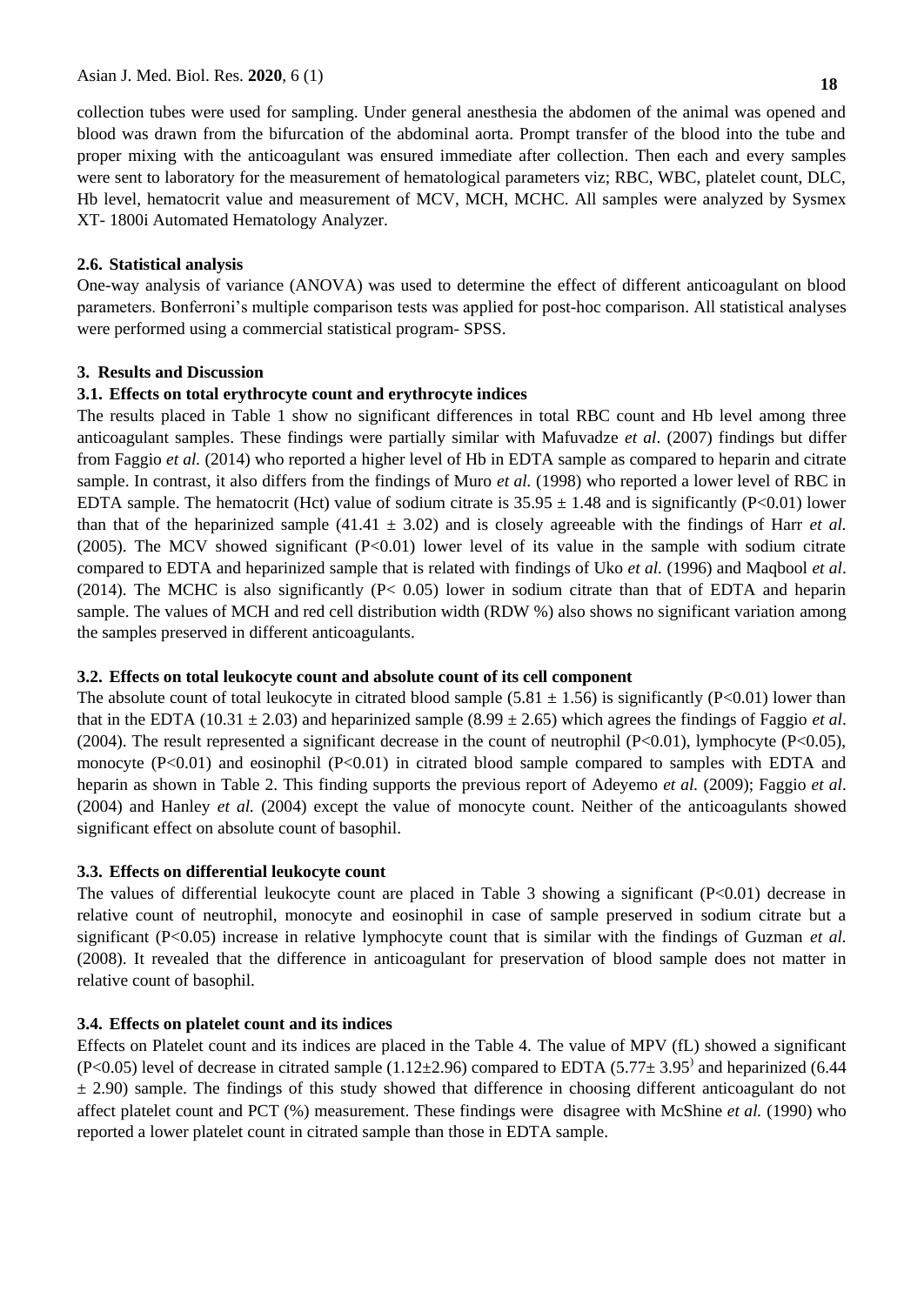| <b>Parameters</b> | $Mean \pm SD$            |                             |                          | Level of     | P value |
|-------------------|--------------------------|-----------------------------|--------------------------|--------------|---------|
|                   | (Range)                  |                             |                          | significance |         |
|                   | $K_3EDTA$                | Heparin                     | Sodium citrate           |              |         |
| $RBC(M/\mu L)$    | $6.11 \pm 0.58$          | $6.62 \pm 0.65$             | $6.16 \pm 0.28$          | <b>NS</b>    | 0.172   |
|                   | $(4.89 - 6.66)$          | $(5.42 - 7.25)$             | $(5.75 - 6.50)$          |              |         |
| Hb(g/dL)          | $13.43 \pm 0.71$         | $14.05 \pm 1.26$            | $12.96 \pm 0.49$         | <b>NS</b>    | 0.095   |
|                   | $(12.34 - 14.50)$        | $(12.00 - 15.30)$           | $(12.00-13.40)$          |              |         |
| Hct(%)            | $39.85 \pm 3.82^{ab}$    | $41.41 \pm 3.02^{\circ}$    | $35.95 \pm 1.48^b$       | $***$        | 0.008   |
|                   | $(32.30 - 43.10)$        | $(37.00 - 45.10)$           | $(32.90 - 37.20)$        |              |         |
| MCV (fL)          | $65.27 \pm 1.91^{\circ}$ | $62.80 \pm 4.09^a$          | $58.34 \pm 2.06^b$       | $***$        | 0.001   |
|                   | $(63.02 - 68.72)$        | $(57.22 - 68.32)$           | $(55.22 - 61.92)$        |              |         |
| $MCH$ (pg)        | $22.12 \pm 1.44$         | $21.24 \pm 0.74$            | $21.05 \pm 0.47$         | <b>NS</b>    | 0.121   |
|                   | $(21.22 - 25.24)$        | $(20.02 - 22.12)$           | $(20.42 - 21.82)$        |              |         |
| MCHC (g/dL)       | $33.76 \pm 2.10^a$       | $33.91 \pm 1.22^{\text{a}}$ | $36.04 \pm 0.65^{\circ}$ | $\ast$       | 0.04    |
|                   | $(31.40 - 38.14)$        | $(32.40 - 35.40)$           | $(35.20 - 37.04)$        |              |         |
| $RDW-CV$ $%$ )    | $14.6 \pm 0.68$          | $15.14 \pm 1.04$            | $15.28 \pm 0.73$         | <b>NS</b>    | 0.290   |
|                   | $(13.70 - 15.60)$        | $(13.90 - 16.71)$           | $(14.30 - 16.31)$        |              |         |

**Table 1. Effects of K3EDTA, heparin and sodium citrate on total erythrocyte count and erythrocyte indices.**

\*\*= Significant at P<0.01; \*= Significant at P<0.05; NS= Non significant

### **Table 2. Effects of K3EDTA, heparin and sodium citrate on total leukocyte count and absolute count of its cells component.**

| <b>Parameters</b>      | $Mean \pm SD$               |                            |                   | Level of     | P value |
|------------------------|-----------------------------|----------------------------|-------------------|--------------|---------|
|                        | (Range)                     |                            |                   | significance |         |
|                        | K <sub>3</sub> EDTA         | <b>Heparin</b>             | Sodium citrate    |              |         |
| <b>WBC</b>             | $10.31 \pm 2.03^{\text{a}}$ | $8.99 \pm 2.65^{\text{a}}$ | $5.81 \pm 1.56^b$ | $***$        | 0.003   |
| $(K/\mu L)$            | $(8.29 - 13.57)$            | $(5.10-13.0)$              | $(3.67 - 8.11)$   |              |         |
| Neutrophil $(K/\mu L)$ | $2.20 \pm 0.37^{\text{a}}$  | $1.72 \pm 1.33^{\text{a}}$ | $0.36 \pm 0.32^b$ | $***$        | 0.002   |
|                        | $(1.60 - 2.66)$             | $(0.28 - 4.32)$            | $(0.05 - 0.81)$   |              |         |
| Lymphocyte             | $7.59 \pm 1.84^{\text{a}}$  | $6.96 \pm 1.37^{ab}$       | $5.36 \pm 1.28^b$ | $\ast$       | 0.041   |
| $(K/\mu L)$            | $(5.45 - 11.01)$            | $(4.74 - 8.22)$            | $(3.26 - 7.15)$   |              |         |
| Monocyte $(K/\mu L)$   | $0.20 \pm 0.05^{\text{a}}$  | $0.17 \pm 0.12^a$          | $0.03 \pm 0.03^b$ | $***$        | 0.013   |
|                        | $(0.13 - 0.32)$             | $(0.03 - 0.37)$            | $(0.01 - 0.09)$   |              |         |
| Eosinophil $(K/\mu L)$ | $0.30 \pm 0.26^{\circ}$     | $0.10 \pm 0.04^{ab}$       | $0.03 \pm 0.02^b$ | $***$        | 0.011   |
|                        | $(0.05 - 0.84)$             | $(0.04 - 0.15)$            | $(0.00-0.05)$     |              |         |
| Basophils $(K/\mu L)$  | $0.014 \pm 0.005$           | $0.014 \pm 0.007$          | $0.007 \pm 0.004$ | <b>NS</b>    | 0.068   |
|                        | $(0.01 - 0.02)$             | $(0.00 - 0.02)$            | $(0.00 - 0.01)$   |              |         |

\*\*= Significant at P<0.01; \*= Significant at P<0.05; NS= Non significant

# **Table 3. Effects of K3EDTA, heparin and sodium citrate on differential leukocyte count.**

| <b>Parameters</b> | $Mean \pm SD$<br>(Range)   |                             |                    | Level of<br>significance | P value |
|-------------------|----------------------------|-----------------------------|--------------------|--------------------------|---------|
|                   | K <sub>3</sub> EDTA        | <b>Heparin</b>              | Sodium citrate     |                          |         |
| Neutrophil (%)    | $21.94 \pm 5.13^{\circ}$   | $17.15 \pm 9.02^{\text{a}}$ | $5.84 \pm 4.29^b$  | $***$                    | 0.001   |
|                   | $(15.54 - 31.24)$          | $(5.54 - 33.24)$            | $(1.02 - 10.74)$   |                          |         |
| Lymphocyte $(\%)$ | $73.14 \pm 5.10^a$         | $79.14 \pm 9.72^{\text{a}}$ | $92.93 \pm 4.94^b$ | **                       | 0.007   |
|                   | $(65.74 - 81.14)$          | $(63.24 - 92.94)$           | $(87.24 - 98.78)$  |                          |         |
| Monocyte $(\%)$   | $1.96 \pm 0.51^{\circ}$    | $1.82 \pm 0.94^{\text{a}}$  | $0.62 \pm 0.48^b$  | $**$                     | 0.005   |
|                   | $(1.34 - 2.94)$            | $(0.64 - 3.34)$             | $(0.20 - 1.14)$    |                          |         |
| Eosinophil (%)    | $2.81 \pm 2.22^{\text{a}}$ | $1.12 \pm 0.33^{ab}$        | $0.44 \pm 0.31^b$  | $**$                     | 0.01    |
|                   | $(0.54 - 6.84)$            | $(0.74 - 1.54)$             | $(0.00-0.94)$      |                          |         |
| Basophils (%)     | $0.14 \pm 0.00$            | $0.15 \pm 0.07$             | $0.16 \pm 0.11$    | <b>NS</b>                | 0.865   |
|                   | $(0.14 - 0.14)$            | $(0.04 - 0.24)$             | $(0.00-0.34)$      |                          |         |

\*\*= Significant at P<0.01; \*= Significant at P<0.05; NS= Non significant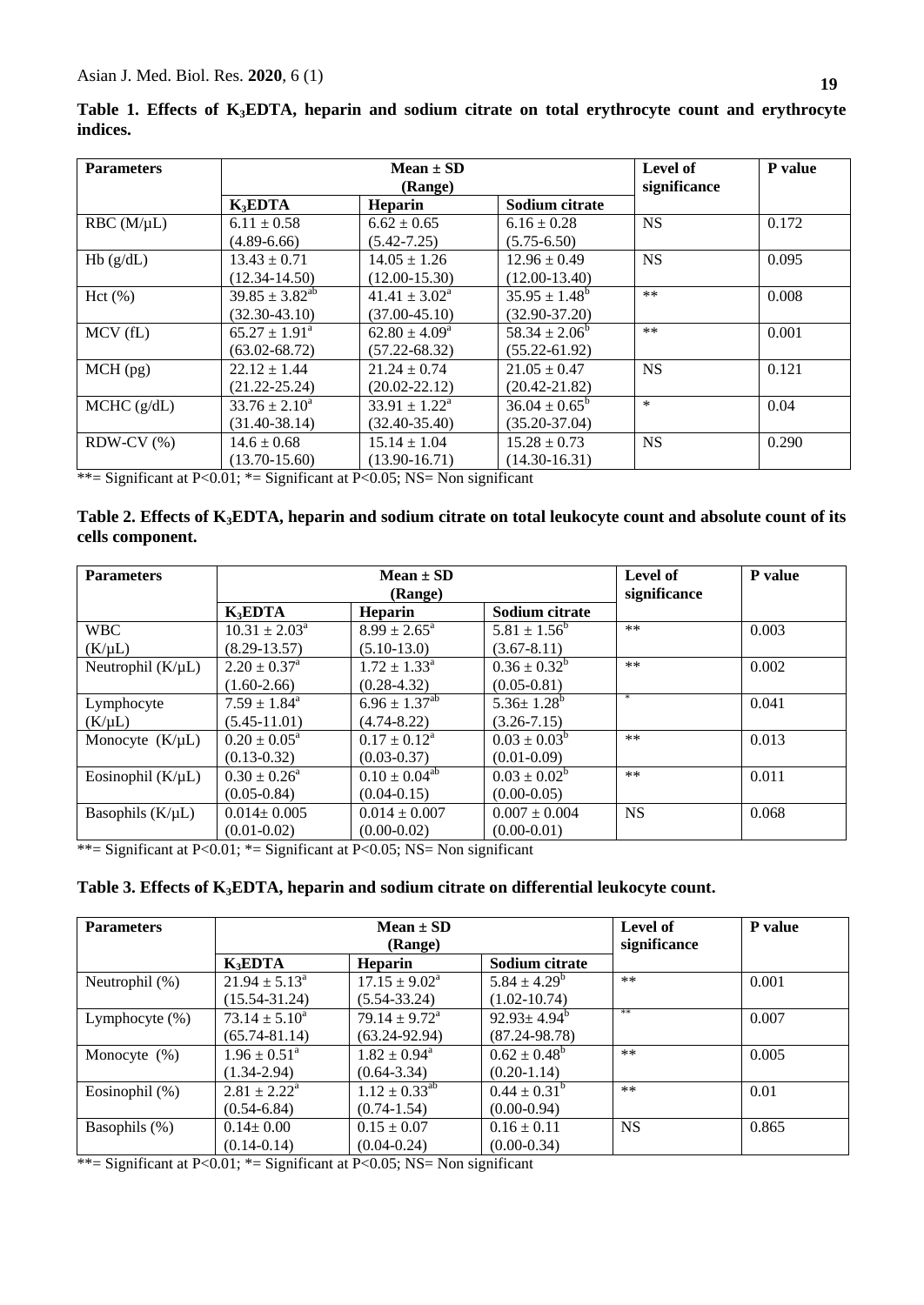| <b>Parameters</b>    | $Mean \pm SD$<br>(Range)                  |                                        |                                  | Level of<br>significance | P value |
|----------------------|-------------------------------------------|----------------------------------------|----------------------------------|--------------------------|---------|
|                      | <b>K</b> <sub>R</sub> EDTA                | <b>Heparin</b>                         | Sodium citrate                   |                          |         |
| Platelet $(K/\mu L)$ | $299.14 \pm 364.76$<br>$(1.00-777)$       | $319.86 \pm 299.18$<br>$(30-715)$      | $79.57 \pm 177.92$<br>$(08-483)$ | <b>NS</b>                | 0.25    |
| MPV(fL)              | $5.77 \pm 3.95^{\text{a}}$<br>$(00-8.44)$ | $6.44 \pm 2.90^{\circ}$<br>$(00-8.24)$ | $1.12 \pm 2.96^b$<br>$(00-7.84)$ | $\ast$                   | 0.02    |
| PCT(%)               | $0.66 \pm 0.74$<br>$(00-2.19)$            | $0.24 \pm 0.24$<br>$(00-0.58)$         | $0.05 \pm 0.13$<br>$(00-0.37)$   | <b>NS</b>                | 0.06    |

\*\*= Significant at P<0.01; \*= Significant at P<0.05; NS= Non significant

### **4. Conclusions**

The three anticoagulants selected for this study have been successfully used in complete blood count and laboratory analysis. It was observed that Hct and MCV showed a marked decrease  $(P<0.01)$  in their value in citrated sample as compared to heparin and EDTA sample. The value of total leukocyte count (TLC) and absolute count of netrophil, monocyte and eosinophil showed a highly significant (P<0.01) decrease in citrated sample than that of EDTA and heparin sample. In differential leukocyte count the relative count of all parameters neutrophil, lymphocyte, monocyte, and eosinophil showed a significantly (P<0.01) lower level of their values in citrated sample. The difference anticoagulant had no significant effect on total platelet count and PCT (%) except the MPV (fL) value in citrated sample showed a significantly  $(P<0.05)$  lower value as compared to EDTA and heparinized samples. It can be concluded that samples treated with sodium citrate result in significant change in blood parameters, therefore it is better to use heparin and EDTA than sodium citrate.

### **Acknowledgements**

Ministry of Science and Technology, Government of the People's Republic of Bangladesh.

# **Conflict of interest**

None to declare.

# **References**

- Adeyemo OK, OO Okwilagwe and F Ajani, 2009. Comparative assessment of sodium EDTA and heparin as anticoagulants for the evaluation of haematological parameters in cultured and feral african catfish (*Clarias gariepinus*). Brazilian Journal of Aquatic Science and Technology, 13: 19-24*.*
- Faggio C, F Arfuso, G Piccione, A Zumbo and F Fazio, 2014. Effect of three different anticoagulants and storage time on haematological parameters of *Mugil cephalus*. (Linneus, 1758). Turk. J. Fish. & Aquat. Sci., 14: 615-621.
- Hanley CS, SJ Hernandez-Divers, S Bush and KS Latimer, 2004. Comparison of the effect of dipotassium ethylene diaminetetraacetic acid and lithium heparin on hematologic values in the green iguana (*Iguana iguana*). J. Zoo Wildlife Med., 35: 328-332.
- Harr KE, RE Raskin and DJ Heard, 2005. Temporal effects of 3 commonly used anticoagulants on hematologic and biochemical variables in blood samples from macaws and Burmese pythons. Vet. Clin. Pathol., 34: 383- 388.
- Knoll JS, 2000. Clinical automated hematology systems. In: Feldman BF, Zinkl JG, Jain NC, eds. Schalm's Veterinary Hematology, 5th edn. Philadelphia, PA: Lippincott, Williams, & Wilkins; 2000: 3–11.
- Mafuvadze B and KH Erlwanger, 2007. The effect of EDTA, heparin and storage on the erythrocyte osmotic fragility, plasma osmolality and haematocrit of adult ostriches (*Struthio camelus*). Vet. Arhiv., 77: 427-434.
- Maqbool A, I Ahmed and ZA Sheikh, 2014. Effects of two commonly used anticoagulants on hematology and erythrocyte morphology of rainbow trout (*Oncorhynchus mykiss*). Int. J. Fish. Aquat. Stud., 2: 239-243.
- Mariańska B, J Fabijańska-Mitek and J Windyga, 2003. Laboratory hematological analyses. Manual for medicine students. Wyd. Lek. PZWL, Warszawa.
- McShine RL, S Sibinga and B Brozovic, 1990. Differences between the effects of EDTA and citrate anticoagulants on platelet count and mean platelet volume. Clin. Lab. Haematol., 12: 277-285.
- Muro J, R Cuenca, J Pastor, L Vinas and S Lavin, 1998. Effects of lithium heparin and tripotassium EDTA on hematologic values of Hermann's tortoises (*Testudo hermanni*). J. Zoo Wildlife Med., 29: 40-44.